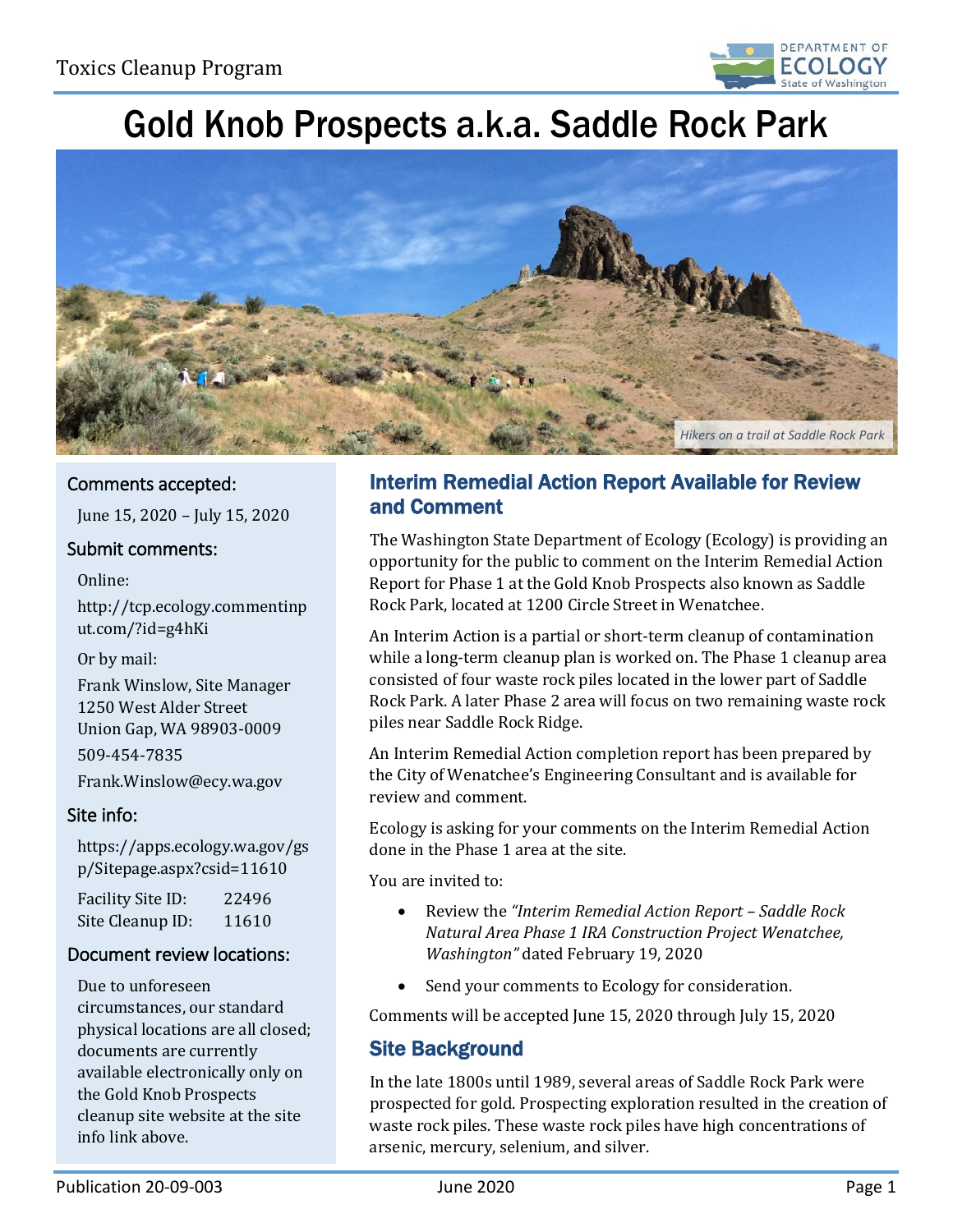

 Several of the rock piles located on the lower slopes of Saddle Rock Park are contaminated with arsenic, mercury, and selenium. The site includes hiking trails to Saddle Rock Summit above Wenatchee and are popular among recreational hikers and horseback riders.

## Why This Interim Action Matters?

 The arsenic and metals in soil exceed state standards for protection of human health and the environment. Cleanup will improve conditions at the site and reduce the risk of exposure to contaminants.

## What Happens Next?

After the public comment period ends, Ecology will review and respond to comments received during the comment period. Ecology will hold a public meeting if requested by 10 or more people.

Cleanup plans for the Phase 2 (upper area) waste rock piles are proceeding. Cleanup of these upper area waste rock piles is anticipated to occur in 2021.

For information about other opportunities for public involvement, such as meetings, hearings, open houses and workshops, please visit Ecology's Public Involvement Calendar at [https://ecology.wa.gov/Events/Search/Listing.](https://ecology.wa.gov/Events/Search/Listing)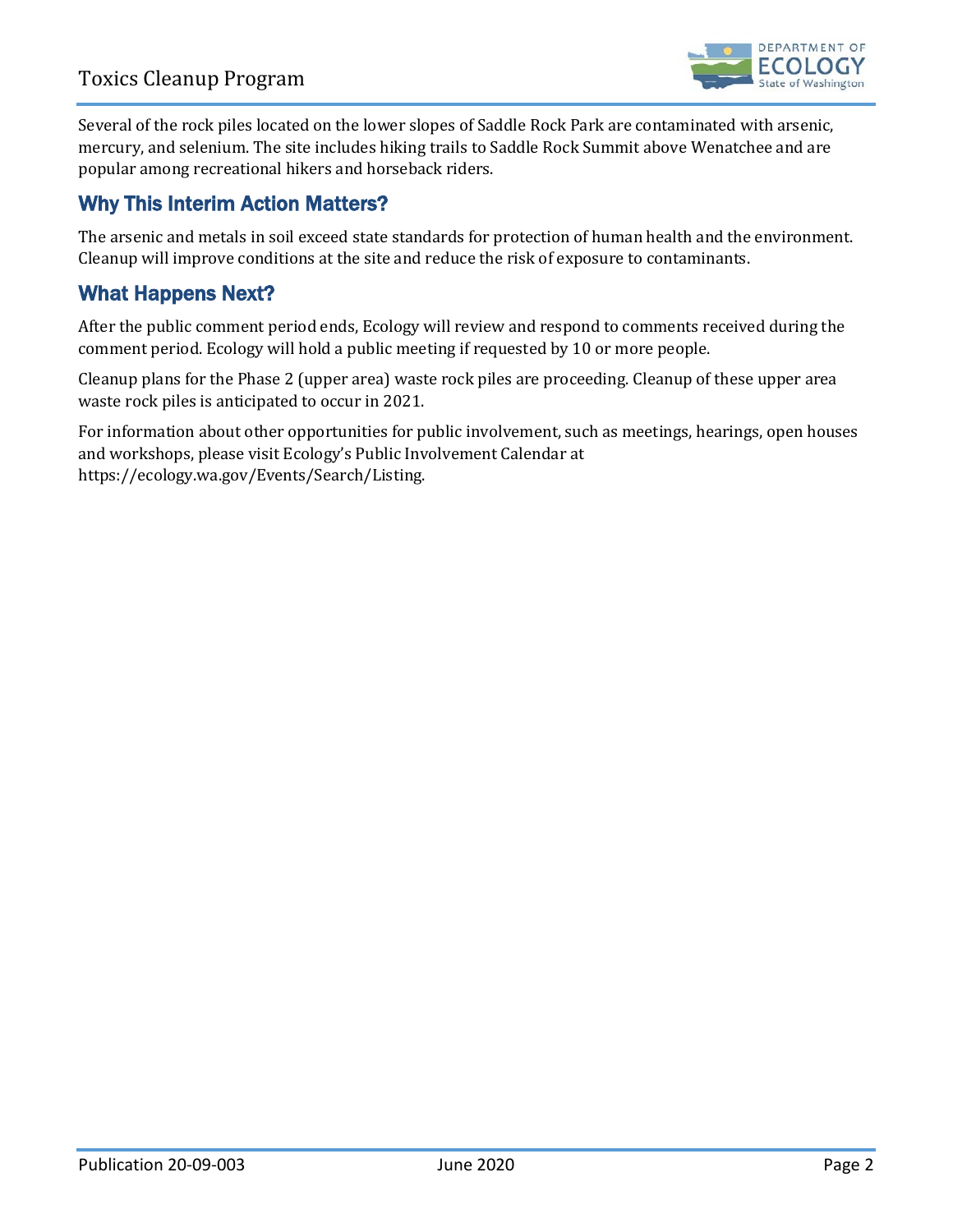



# Gold Knob Prospects a.k.a. Saddle Rock Park Site Map

Map courtesy of Google Maps

Publication 20-09-003 **Publication 20-09-003** June 2020 **Page 3**